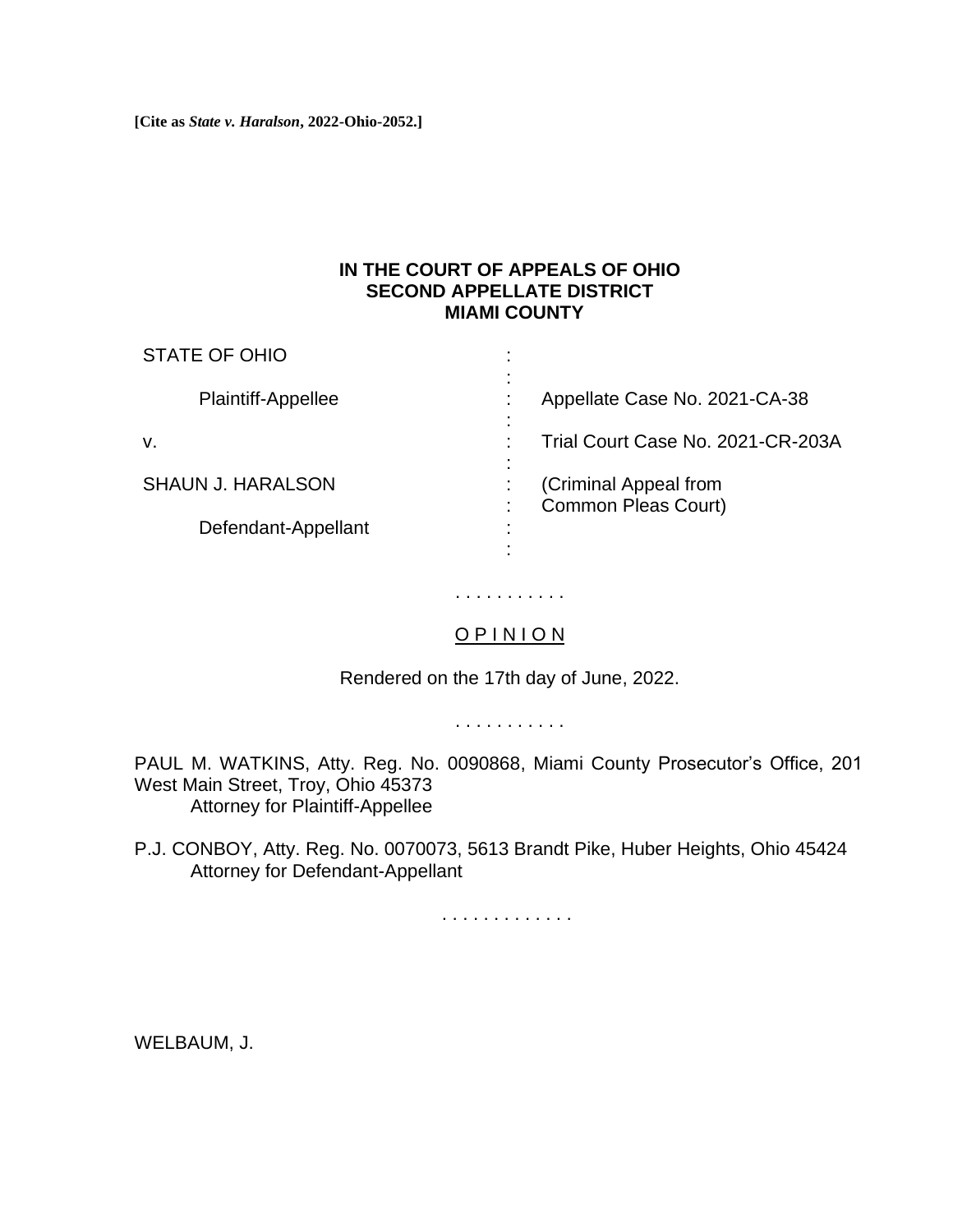**{¶ 1}** Defendant-appellant, Shaun J. Haralson, appeals from his convictions in the Miami County Court of Common Pleas after pleading no contest to three counts of aggravated possession of drugs and single counts of possession of cocaine, possession of a fentanyl related compound, and illegal conveyance of drugs. In support of his appeal, Haralson challenges the trial court's decision overruling his motion to suppress drug evidence that was discovered on his person and in his residence while law enforcement officers were executing a search warrant. Specifically, Haralson contends that the search warrant in question was improperly executed because it was not filed with the clerk of court until after the search was conducted and because the search warrant's supporting affidavit did not include a specific request to search his person. For the reasons outlined below, the judgment of the trial court will be affirmed.

#### **Facts and Course of Proceedings**

**{¶ 2}** On June 2, 2021, a Miami County grand jury returned an indictment charging Haralson with one second-degree felony count of aggravated possession of drugs, two fifth-degree felony counts of aggravated possession of drugs, and single counts of possession of cocaine, a first-degree felony; possession of a fentanyl related compound, a fifth-degree felony; and illegal conveyance of drugs, a third-degree felony. The indictment also included a forfeiture specification for \$2,644. The charges arose after law enforcement officers discovered illegal drugs while executing a search warrant for Haralson's person and his residence.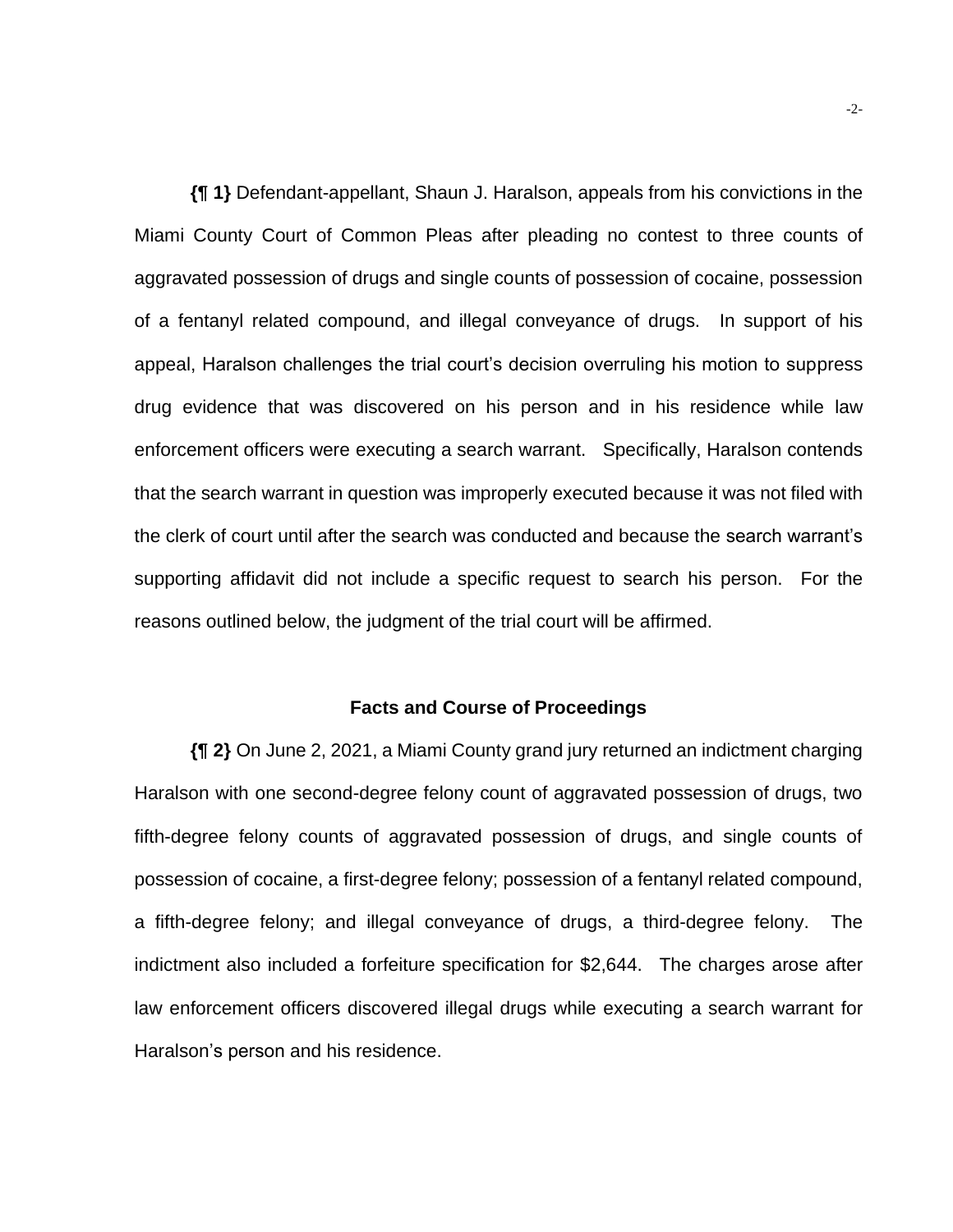**{¶ 3}** Following his indictment, Haralson pled not guilty to all the charges and filed a motion to suppress the drug evidence that was discovered during the execution of the search warrant. On September 23, 2021, the trial court held a hearing on Haralson's motion to suppress. At the suppression hearing, Haralson clarified the arguments in his motion and argued that the search warrant was improperly executed because it: (1) was not filed with the clerk of court until after its execution; and (2) lacked sufficient probable cause to search his person due to there being no specific request to search his person in the supporting affidavit.

**{¶ 4}** Also during the suppression hearing, the parties stipulated to the admission of State's Exhibit No. 1, which included the search warrant at issue, the search warrant's supporting affidavit with "Attachment {A}," and the return receipt/inventory of the search warrant. The parties agreed that the trial court's review of the matter was confined to the "four corners" of State's Exhibit No. 1. Therefore, neither party presented any testimonial evidence at the suppression hearing.

**{¶ 5}** After taking the matter under advisement, the trial court issued a written decision overruling Haralson's motion to suppress. In its decision, the trial court set forth the following findings of fact:

The indictment stems from a search of [Haralson's] person and residence at 716 Boal Street, Piqua, Ohio, conducted on August 13, 2020 pursuant to a search warrant issued by Judge Gary A. Nasal of the Miami County Municipal Court on August 12, 2020. The search warrant was procured based on a six-page affidavit with attachment sworn and executed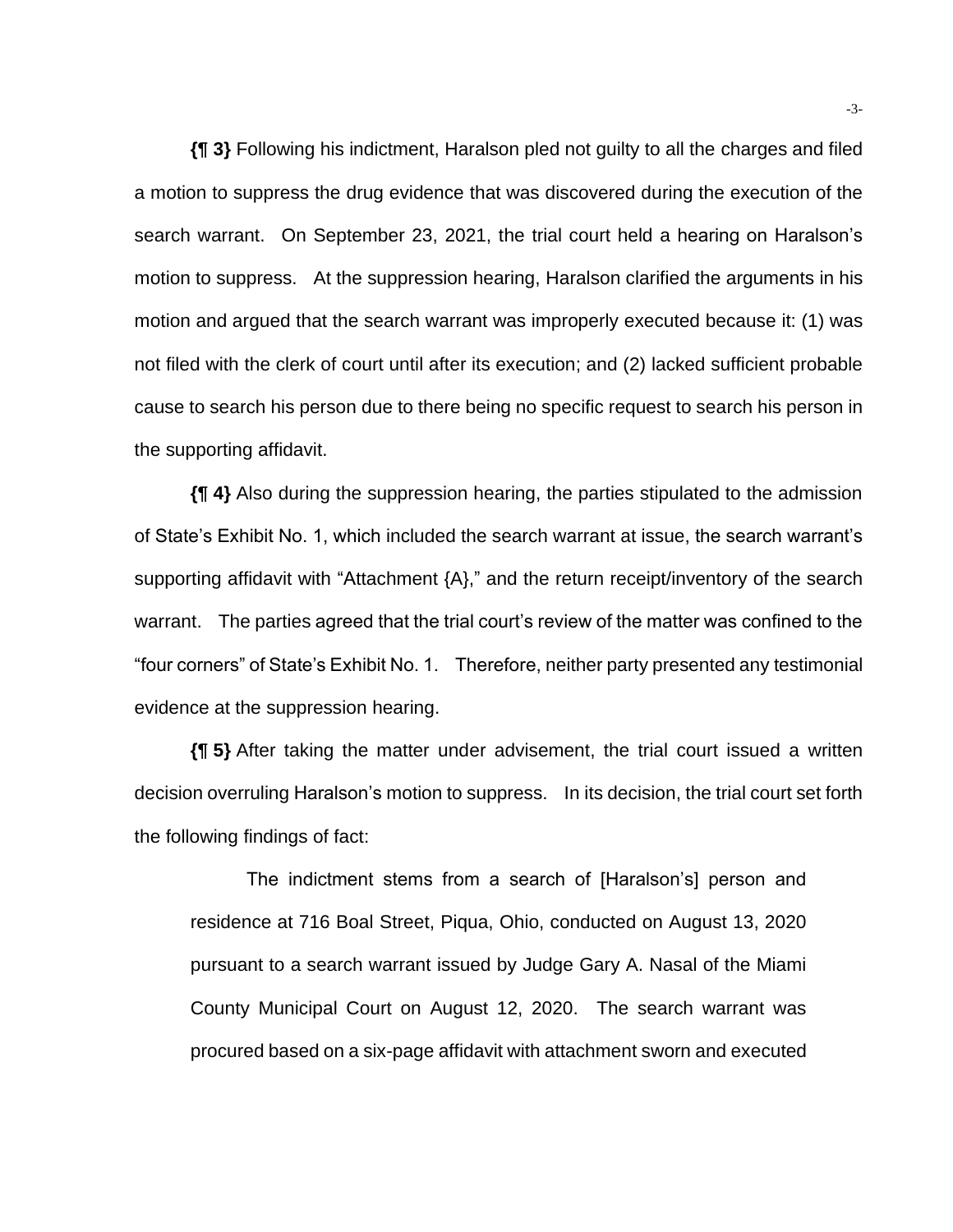by Detective Jessup of the Miami County Sheriff's Office ("MCSO") on August 12, 2020. The affidavit with attachment "A" provide[s] information regarding a four (4) month investigation of [Haralson] regarding alleged drug trafficking in the city of Piqua, Miami County, Ohio. The affidavit alleges that Detective Jessup from the MCSO along with a seasoned confidential informant performed multiple controlled illegal drug buys from [Haralson] at the 716 Boal Street residence as well as other illegal drug buys throughout Miami County which occurred out of a 2006 blue Cadillac DTS bearing OHIO JAA1480 that were directly observed by agents from the MCSO.

Judge Nasal determined that the search warrant affidavit and attachment established probable cause to search [Haralson], the 716 Boal Street residence, [and] particular property including any vehicles directly related to the residence, namely a 2006 Cadillac DTS OHIO JAA1480.

A search of the 716 Boal Street residence occurred late [in] the morning on August 13, 2020. MCSO found evidence of illegal drugs, drug instruments/paraphernalia and evidence of [Haralson's] use/possession of [the] 2006 Cadillac DTS. After searching [Haralson's] residence, MCSO initiated a traffic stop of [Haralson] who was driving the vehicle which was subject of the search warrant in the city of Piqua. At that time, MCSO conducted a personal search of [Haralson's] car and person pursuant to the search warrant which produced illegal drugs.

Decision Denying Defendant's Motion to Suppress (Oct. 13, 2021), p. 2-3.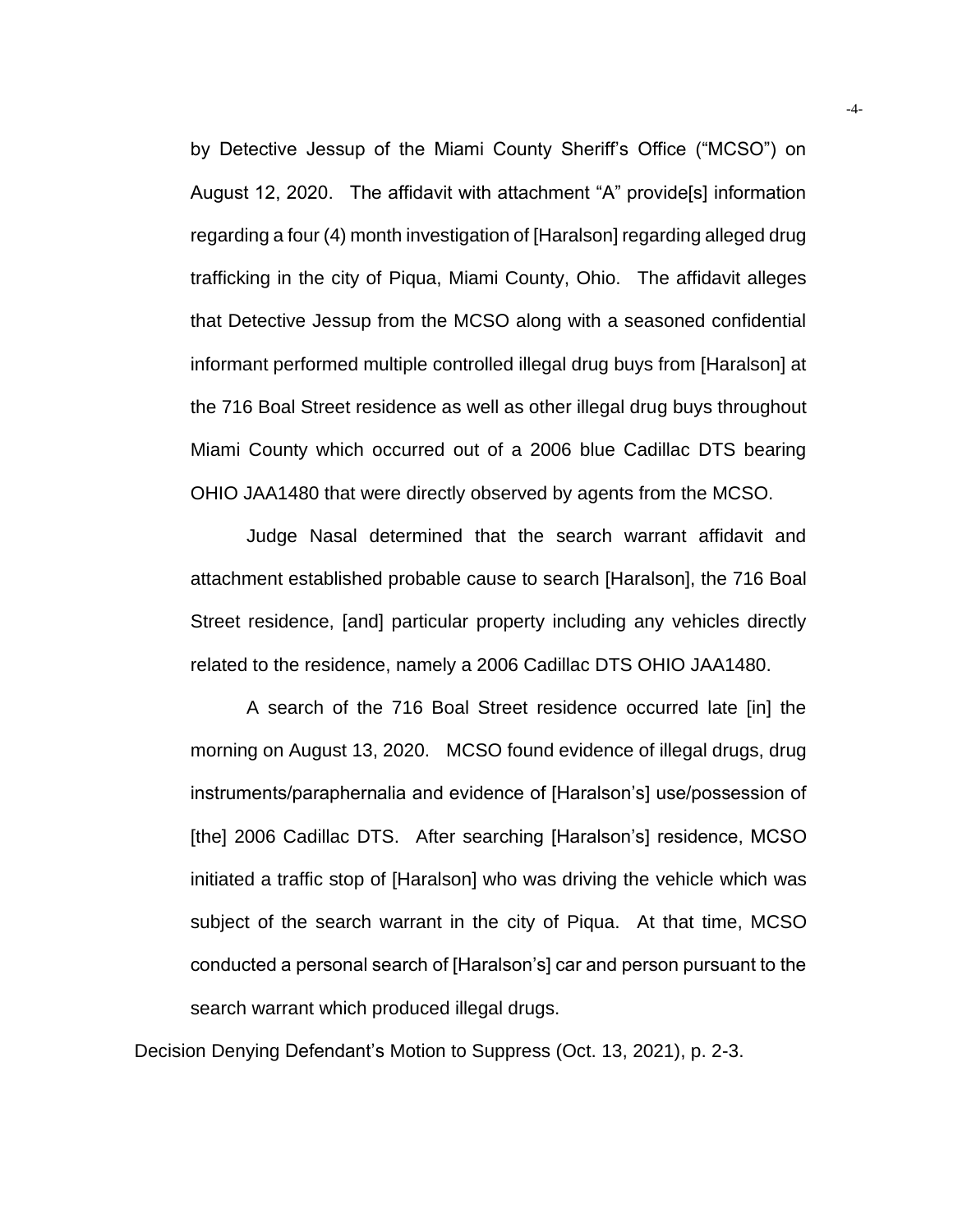**{¶ 6}** With regard to the first claim in Haralson's motion to suppress, the trial court determined that there is no requirement for a search warrant to be filed with the clerk of court before its execution and that executing a search warrant before filing it is not unlawful. Accordingly, the trial court found that the search warrant pertaining to Haralson and his residence was lawfully executed even though it was filed with the clerk of court one day after the search was conducted.

**{¶ 7}** Concerning the second claim in Haralson's motion to suppress, the trial court determined that the detective who prepared the supporting affidavit specifically named Haralson therein and outlined facts which indicated that there was a fair probability that contraband or evidence of a crime would be found on Haralson's person. Accordingly, the trial court concluded that when reviewing the totality of the circumstances averred in the supporting affidavit, there was sufficient probable cause to issue a search warrant for Haralson's person even though the affidavit did not include a specific request to conduct such a search.

**{¶ 8}** After the trial court denied Haralson's motion to suppress, Haralson entered a no contest plea to all the charges in the indictment and to the forfeiture specification. The trial court accepted Haralson's no contest plea, found him guilty, and scheduled the matter for a sentencing hearing. At the sentencing hearing, the trial court imposed an aggregate, indefinite term of eight to eleven and a half years in prison and suspended Haralson's driver's license for five years. The trial court also ordered Haralson to pay \$175 in restitution to the Miami County Sheriff's Office and \$619 in court costs.

**{¶ 9}** Haralson now appeals from his conviction, raising a single assignment of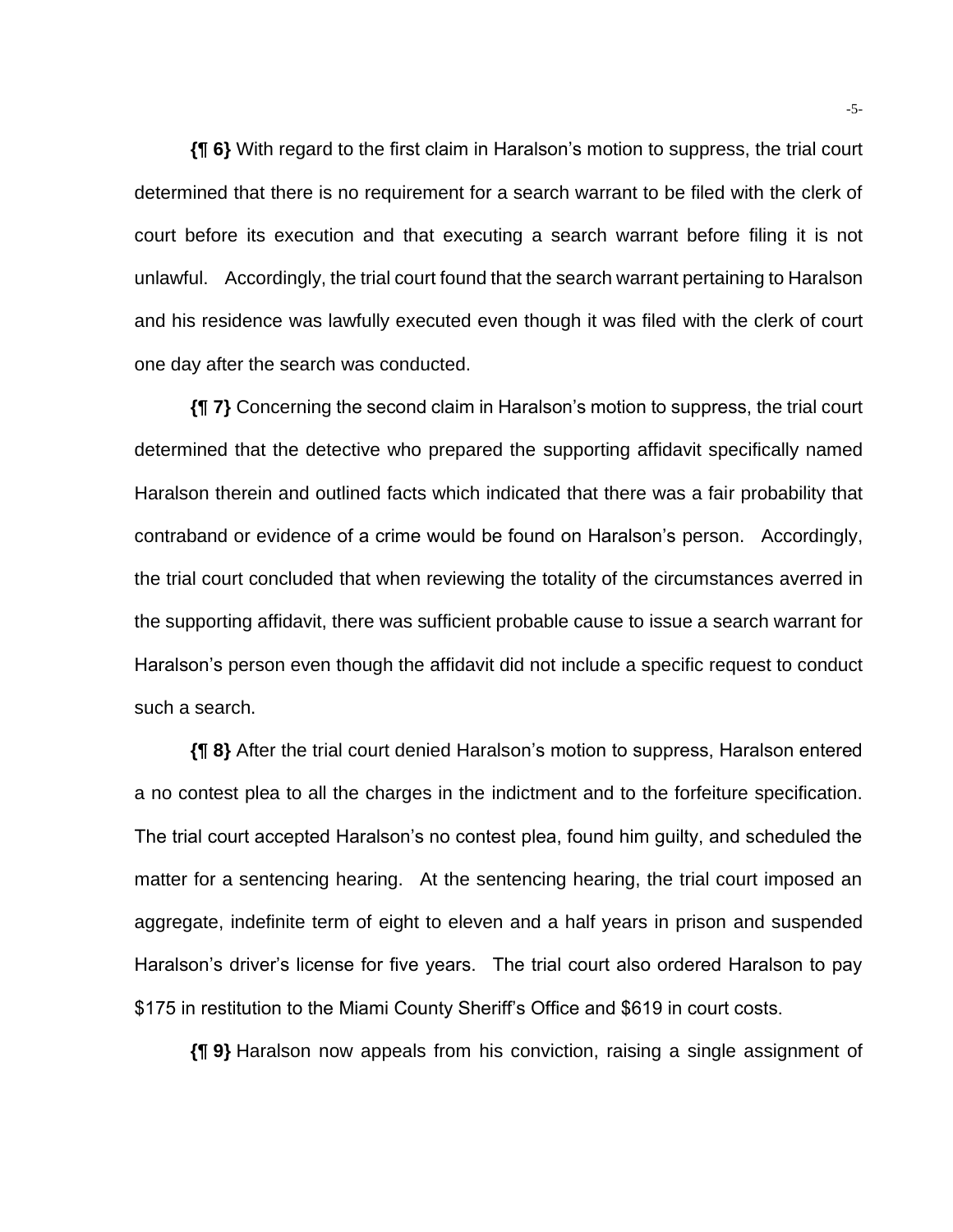error for review.

#### **Assignment of Error**

**{¶ 10}** Under his sole assignment of error, Haralson challenges the trial court's decision overruling his motion to suppress the drug evidence that was discovered during the execution of the search warrant. In support of his assignment of error, Haralson raises the same arguments that he raised in his motion to suppress. Specifically, Haralson claims that the search warrant was improperly executed because it: (1) was not filed with the clerk of court until one day after its execution; and (2) lacked sufficient probable cause to search his person due to there being no specific request to search his person in the supporting affidavit.

#### *Standard of Review*

**{¶ 11}** "Appellate review of a motion to suppress presents a mixed question of law and fact. When considering a motion to suppress, the trial court assumes the role of trier of fact and is therefore in the best position to resolve factual questions and evaluate the credibility of witnesses." (Citation omitted.) *State v. Burnside*, 100 Ohio St.3d 152, 2003-Ohio-5372, 797 N.E.2d 71, ¶ 8. "Consequently, an appellate court must accept the trial court's findings of fact if they are supported by competent, credible evidence. \*\*\* Accepting these facts as true, the appellate court must then independently determine, without deference to the conclusion of the trial court, whether the facts satisfy the applicable legal standard." (Citations omitted.) *Id*.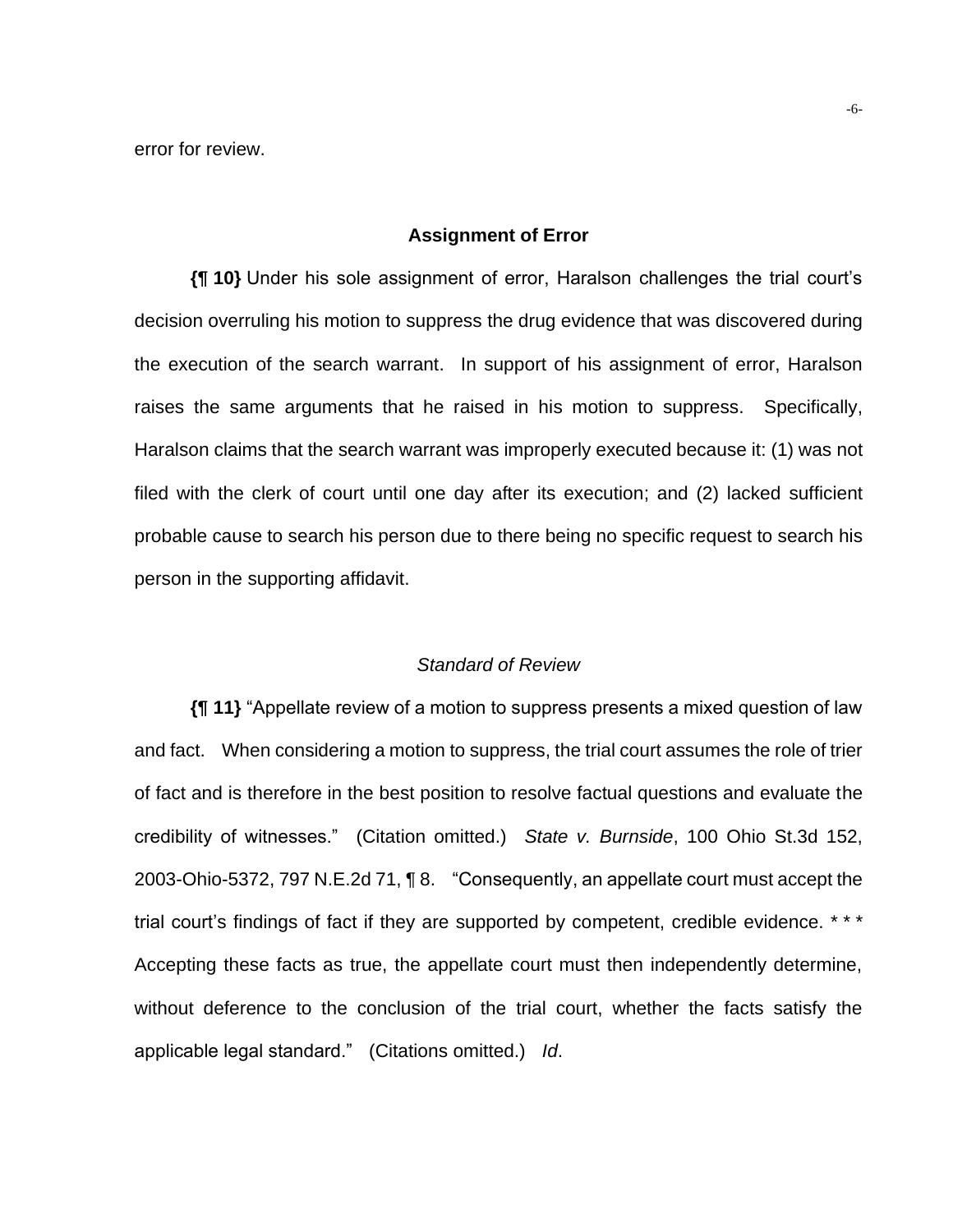#### *Filing the Search Warrant*

**{¶ 12}** Under his first argument, Haralson contends that all of the evidence obtained during the execution of the search warrant should have been suppressed because the search warrant was not filed with the clerk of court until one day after its execution. According to Haralson, the search warrant had to be filed with the clerk of court before it was executed. We, however, disagree.

**{¶ 13}** In *State v. Lumbus*, 2016-Ohio-380, 59 N.E.3d 580 (8th Dist.), the Eighth District Court of Appeals addressed the same argument raised by Haralson. Specifically, the appellant in *Lumbus* claimed that R.C. 2933.23, the statute governing search warrant affidavits, required a search warrant to be filed with the clerk of court before the search takes place. *Id*. ¶ 79-81.

**{¶ 14}** R.C. 2933.23 provides, in relevant part, that:

A search warrant shall not be issued until there is filed with the judge or magistrate an affidavit that particularly describes the place to be searched, names or describes the person to be searched, and names or describes the property to be searched for and seized; that states substantially the offense in relation to the property and that the affiant believes and has good cause to believe that the property is concealed at the place or on the person; and that states the facts upon which the affiant's belief is based.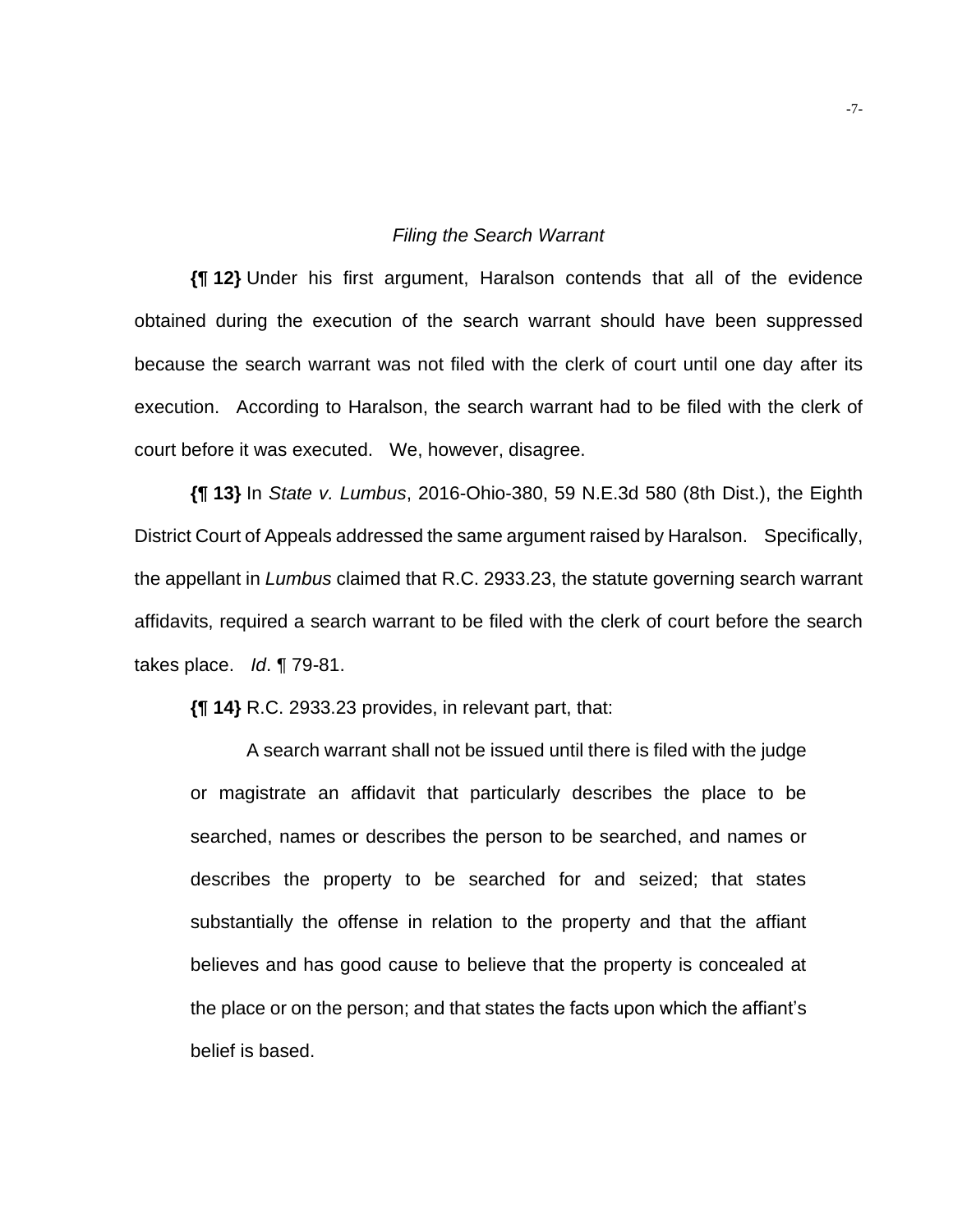**{¶ 15}** In addressing the appellant's argument, the court in *Lumbus* adopted the following analysis set forth in *State v. Sloan*, 17 Ohio Misc. 78, 242 N.E.2d 689 (C.P. 1968):

"The requirement is, 'a warrant for search shall not be issued until there is filed with the judge or magistrate an affidavit \* \* \*.' So what is the specificity of the words 'is filed' in conjunction with 'the judge or magistrate[?]' *There is no requirement in the legislation under consideration that the affidavit be filed with the clerk of any court and that it be spread upon the dockets and journalized before the jurisdiction of the judge or magistrate is invoked.* It is not uncommon that warrants for search are sought by officers from judges and magistrates who are in their homes at the particular time or some other place other than their respective courtroom or chamber. No duty is imposed upon the judge or magistrate to keep a file of the affidavits prepared for search warrants. In those cases where the officer presents a separate affidavit, I know of no cases where the judge or magistrate retains the separate affidavit so presented. They are retained by the officer and if a return is made upon any search warrant issued, such affidavit is usually returned and all thereof may eventually become part of the file as respects an accused in question. *So, this court holds that the words 'is filed with the judge or magistrate an affidavit' means to make application: to file an affidavit for a search warrant.*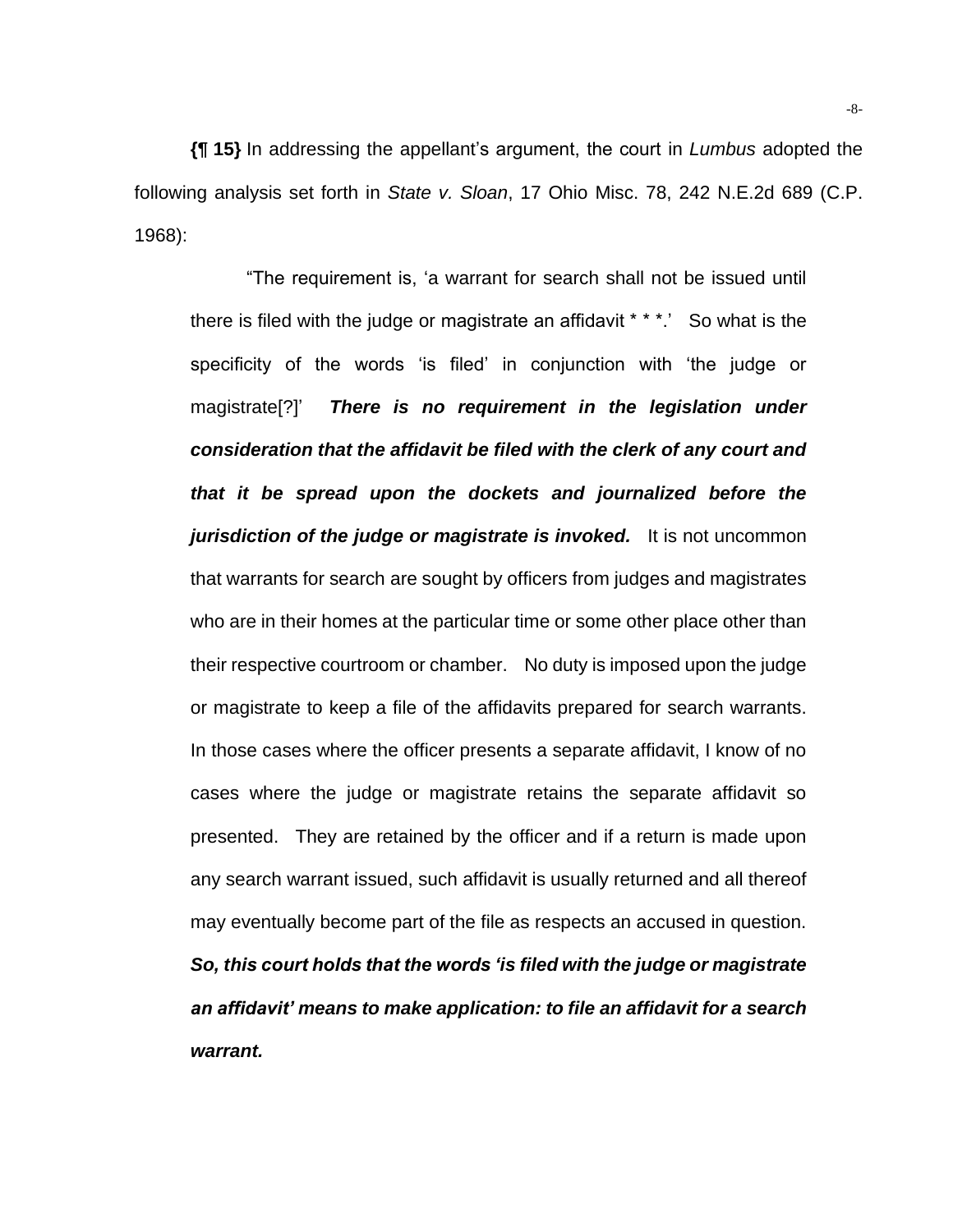(Emphasis added.) *Lumbus* at ¶ 82, quoting *Sloan* at 80.

**{¶ 16}** Based on the analysis in *Sloan*, and because the appellant failed to present any case law supporting his argument that a search warrant has to be filed with the clerk of court before being executed, the court in *Lumbus* determined that it was not unlawful to execute a search warrant before filing it with the clerk of court. *Id*. at ¶ 91.

**{¶ 17}** We agree with the holding in *Lumbus*, as our research did not reveal any legal authority supporting a contrary result, and Haralson did not provide any legal authority to support his claim. Therefore, Haralson's claim that the search warrant in this case had to be filed with the clerk of court before its execution lacks merit.

#### *Request to Search Haralson's Person in Supporting Affidavit*

**{¶ 18}** Under his second argument, Haralson contends that the drug evidence discovered during the search of his person should have been suppressed because the search warrant's supporting affidavit did not include a specific request to search his person. According to Haralson, this resulted in the search warrant's lacking sufficient probable cause to permit such a search. We again disagree.

**{¶ 19}** "The Fourth Amendment to the United States Constitution and Article I, Section 14 of the Ohio Constitution provide that search warrants may only be issued upon probable cause, supported by oath or affirmation, particularly describing the place to be searched, and the person and/or things to be seized." *State v. Perez*, 2015-Ohio-1753, 32 N.E.3d 1010, ¶ 9 (2d Dist.), citing *State v. Jones*, 143 Ohio St.3d 266, 2015-Ohio-483, 37 N.E.3d 123, ¶ 11. Therefore, "a request for a search warrant requires a sworn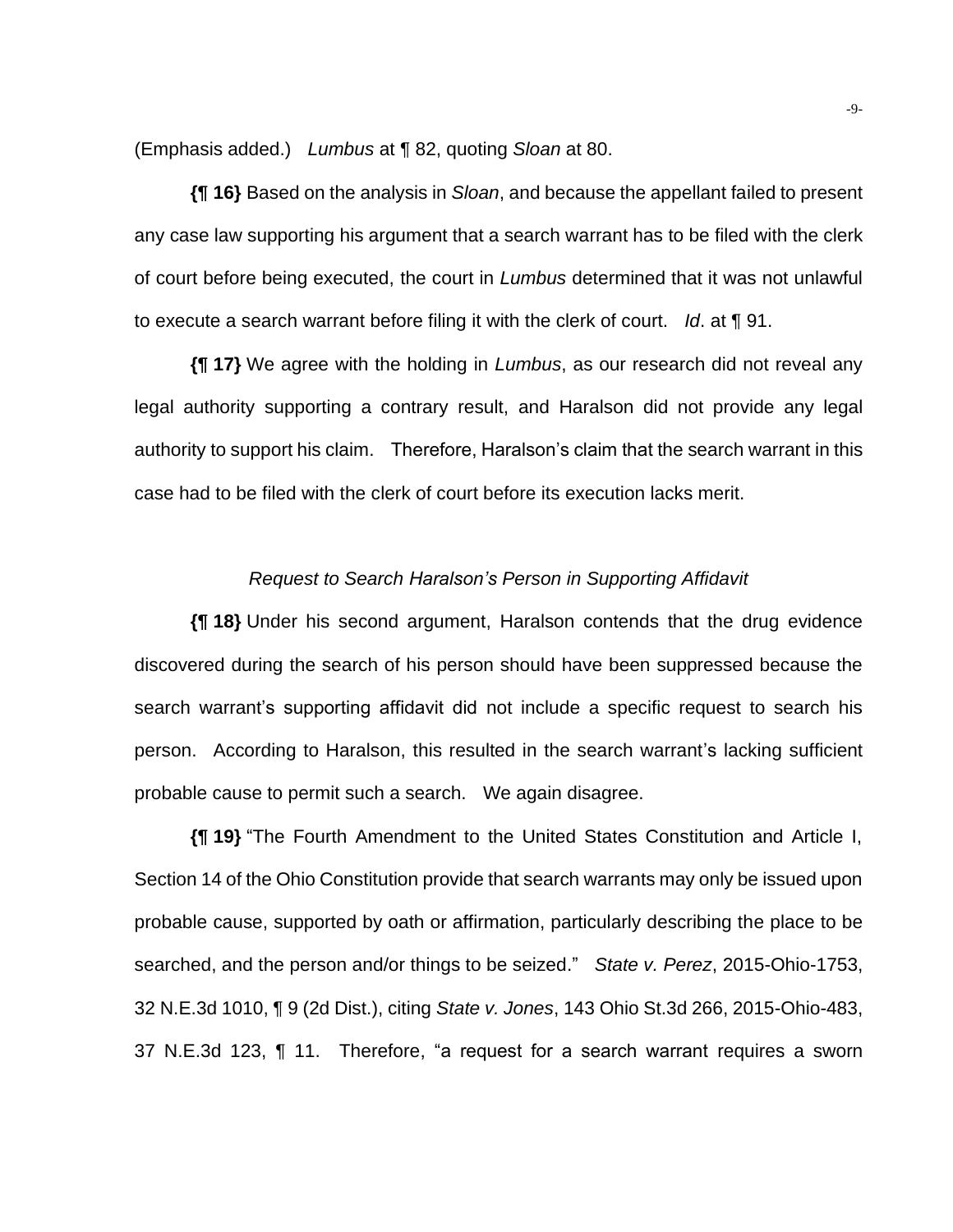affidavit 'establishing the grounds for issuing the warrant.' " *State v. McClain*, 2015-Ohio-3690, 41 N.E.3d 871, ¶ 5 (2d Dist.), quoting Crim.R. 41(C)(1).

**{¶ 20}** "The judge may issue a search warrant if the judge finds, based on the information in the affidavit, that 'probable cause for the search exists.' " *Id*., quoting Crim.R. 42(C)(2). "In determining the sufficiency of probable cause in an affidavit submitted in support of a search warrant, '[t]he task of the issuing magistrate is simply to make a practical, common-sense decision whether, given all the circumstances set forth in the affidavit before him, \* \* \* there is a fair probability that contraband or evidence of a crime will be found in a particular place.' " *State v. George*, 45 Ohio St.3d 325, 544 N.E.2d 640 (1989), paragraph one of the syllabus, quoting *Illinois v. Gates*, 462 U.S. 213, 238-239, 103 S.Ct. 2317, 76 L.Ed.2d 527 (1983). Ordinarily, "a probable cause inquiry must be confined to the four corners of the affidavit." *State v. Klosterman*, 114 Ohio App.3d 327, 333, 683 N.E.2d 100 (2d Dist.1996).

**{¶ 21}** " '[T]he duty of a reviewing court is simply to ensure that the magistrate had a "substantial basis for \* \* \* conclud[ing]" that probable cause existed.' " *Jones* at ¶ 13, quoting *Gates* at 238-239, quoting *Jones v. United States*, 362 U.S. 257, 271, 80 S.Ct. 725, 4 L.Ed.2d 697 (1960). In doing so, "reviewing courts must examine the totality of the circumstances." *Id*., citing *Gates* at 238. " '[T]rial and appellate courts should accord great deference to the magistrate's determination of probable cause, and doubtful or marginal cases in this area should be resolved in favor of upholding the warrant.' " *Id*. at ¶ 14, quoting *George* at paragraph two of the syllabus.

**{¶ 22}** As previously noted, Haralson contends that the search warrant for his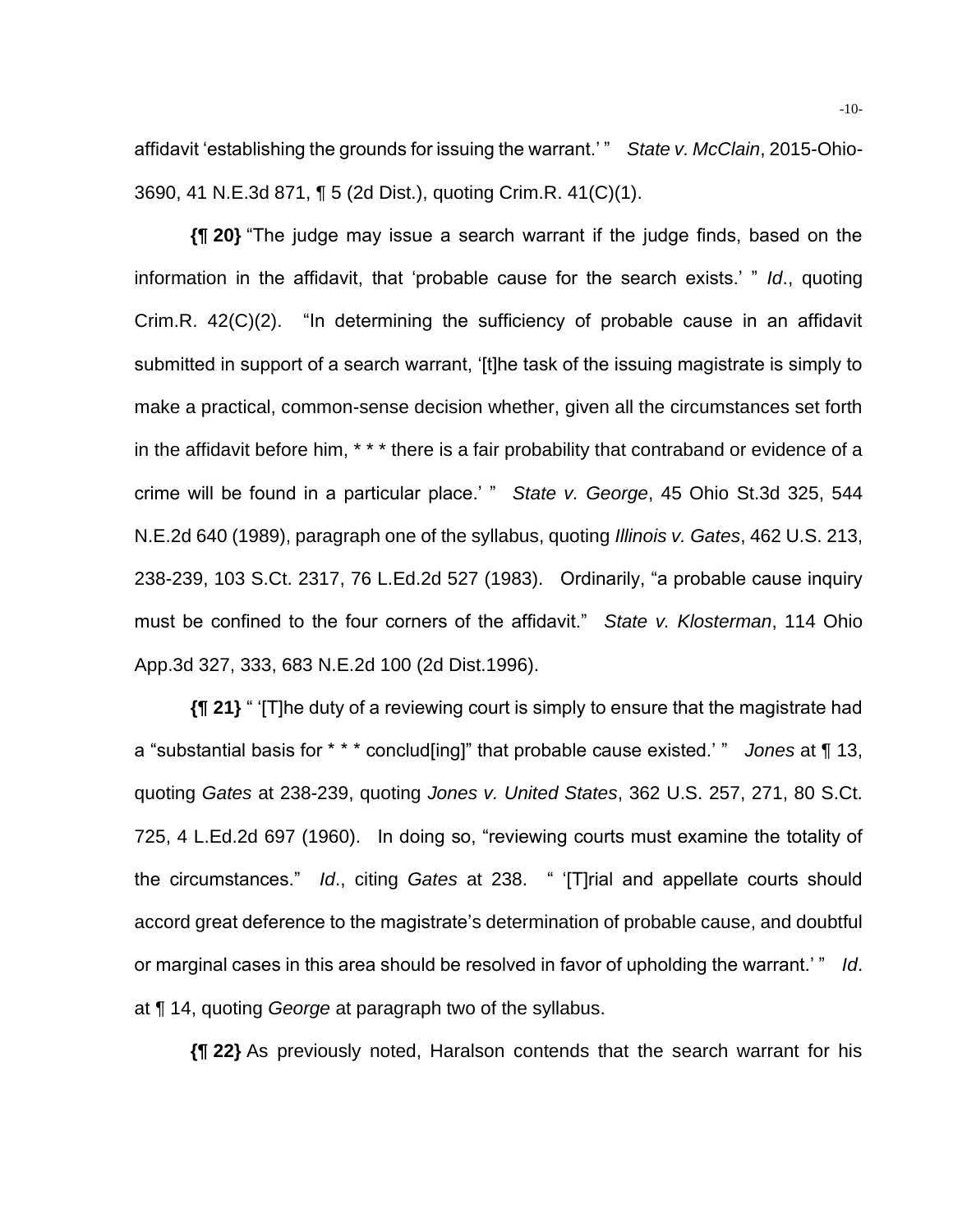person was issued without sufficient probable cause because the affidavit filed in support of the search warrant failed to specifically request a search of his person. Although the trial court found "that the affidavit [did] not specifically request a search of [Haralson's] person," we find that there is competent, credible evidence in the record supporting a contrary conclusion, because the supporting affidavit prepared by Det. Jessup specifically averred that he had:

REASON TO BELIEVE THAT WITHIN THE JURISDICTION OF [the Miami County Municipal Court] IN MIAMI COUNTY, OHIO, THERE IS NOW BEING CONCEALED ON THE:

*PERSON(S), TO WIT; AS DESCRIBED IN PARAGRAPH {I} OF THE SEARCH WARRANT.*

PLACE, TO WIT: AS DESCRIBED IN PARAGRAPH {II} OF THE SEARCH WARRANT.

PROPERTY WHICH IS SUBJECT TO SEARCH AND SEIZURE, TO WIT: AS DESCRIBED IN PARAGRAPH {III} OF THE SEARCH WARRANT. \* \* \*

DETECTIVE JESSUP HEREIN REQUESTS THIS SEARCH WARRANT.

THE FACTUAL BASIS FOR THE AFFIANT'S ABOVE BELIEF IS, TO WIT: SEE ATTACHMENT [A].

EXHIBITS IDENTIFIED AS ATTACHMENT, ARE ATTACHED HERETO AND MADE PART HEREOF.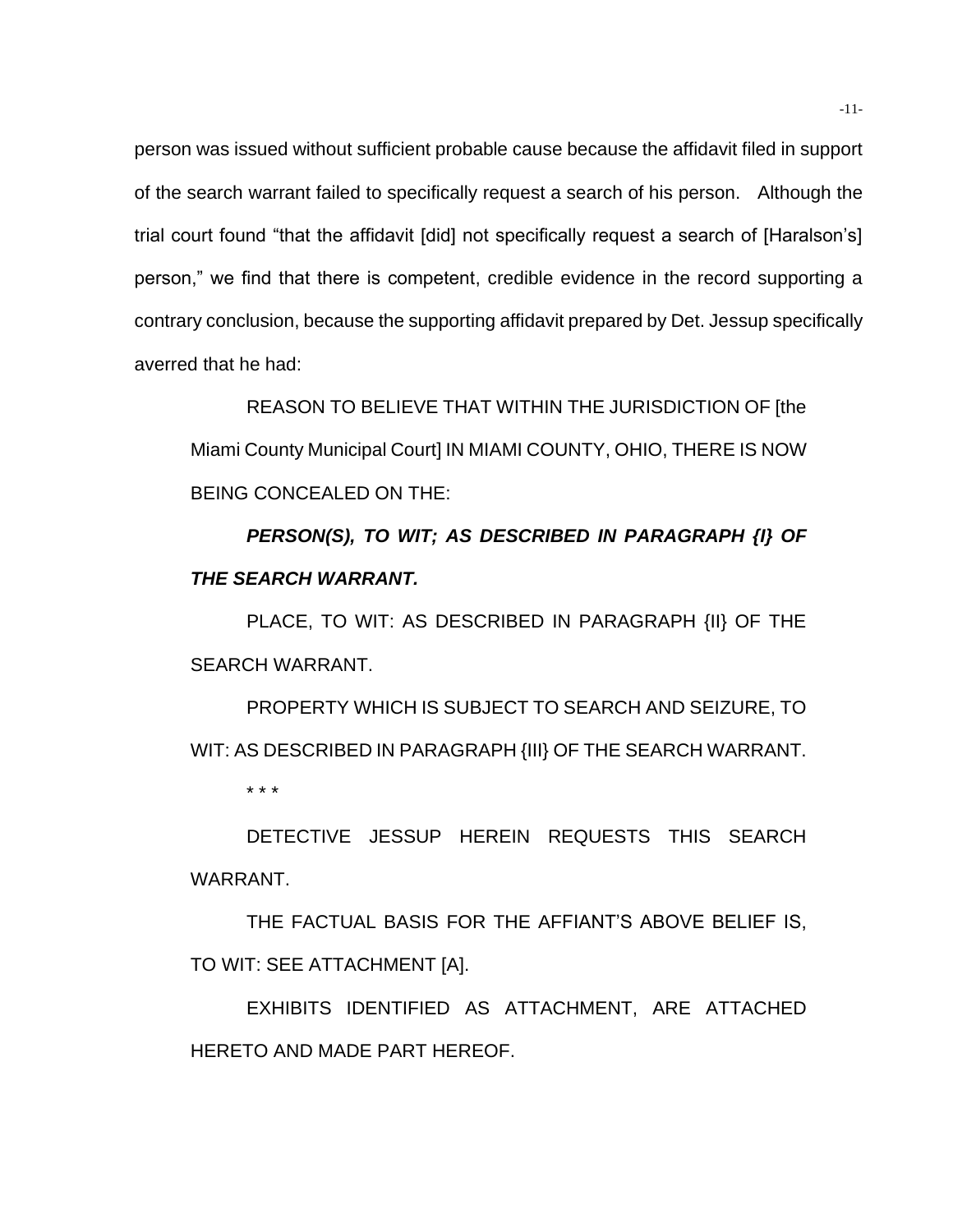(Emphasis added.) State's Exhibit I - "Search Warrant Affidavit."

**{¶ 23}** A review of the search warrant establishes that the person described in Paragraph I of the search warrant is Haralson, the place described in Paragraph II of the search warrant is Haralson's residence at 716 Boal Street in Piqua, Ohio, and the property described in Paragraph III of the search warrant is a variety of controlled substances, drug paraphernalia, containers, and other various items. In the supporting affidavit, it is clear that Det. Jessup averred that he had reason to believe that the aforementioned items of contraband were being concealed at Haralson's residence *and on Haralson's person,* and, for that reason, he requested the issuance of the proposed search warrant. Moreover, the search warrant specifically included an order for officers to search Haralson's person. Taking all of this information into consideration, we find that Haralson's claim that the supporting affidavit did not include a request to search his person lacks merit.

**{¶ 24}** We also find that the totality of the circumstances establish that Det. Jessup's averments in "Attachment {A}" of the supporting affidavit provided a substantial basis for the issuing judge to conclude that probable cause existed to search Haralson's person. This court has explained that: "The broad authority to search a person anywhere within the territorial jurisdiction of the court is valid only when there is probable cause to believe that the criminal activity alleged is 1) conducted at no fixed place or places and 2) of such a character that the person to be searched is likely to have the property searched for on his person or in his possession." *State v. Brock*, 2d Dist. Montgomery No. 11449, 1989 WL 109303, \*4 (Sept. 21, 1989). We have also held that an affidavit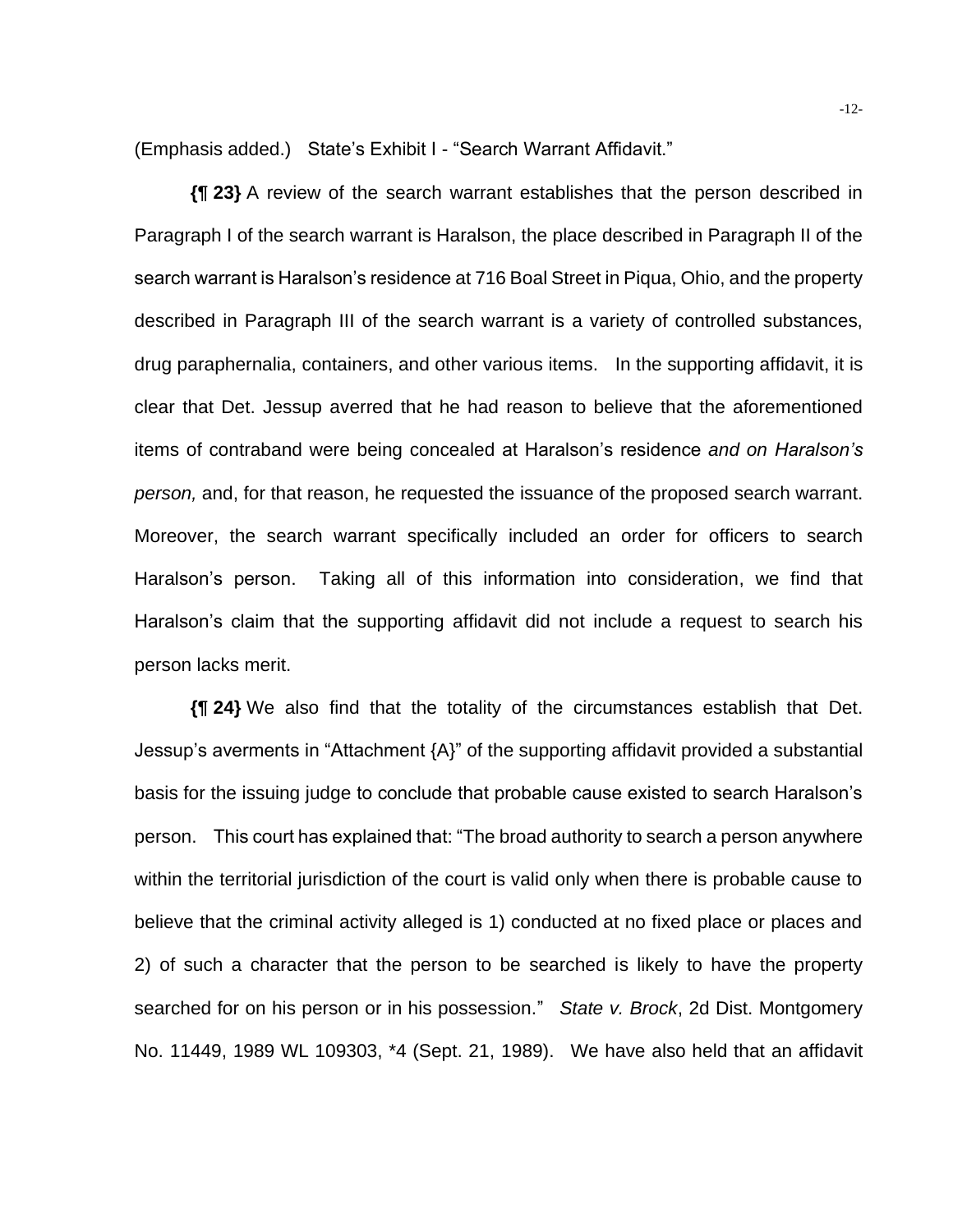alleging drug trafficking activity of a "transient nature" supported a conclusion that evidence of drug trafficking could be concealed on the defendant's person. *State v. Gordon*, 2d Dist. Montgomery No. 12036, 1990 WL 131874, \*5 (Sept. 12, 1990).

**{¶ 25}** In this case, "Attachment {A}" to Det. Jessup's supporting affidavit provided information regarding a four-month drug trafficking investigation conducted by the Miami County Sheriff's Office that had focused on Haralson. Specifically, Det. Jessup averred that he and a seasoned confidential informant had performed six controlled illegal drug buys from Haralson at Haralson's residence and two controlled illegal drug buys from Haralson at other locations in Miami County out of Haralson's vehicle. These averments established that the drug buys were not at a fixed location, but were transient in nature. The averments also established that Haralson was engaging in multiple instances of drug trafficking, which is the kind of criminal activity that provided probable cause to believe that Haralson had illegal drugs or other contraband on his person. Therefore, we conclude that the averments in "Attachment {A}" to the supporting affidavit provided a substantial basis for the issuing judge to conclude that probable cause existed to search Haralson's person.

**{¶ 26}** For all the foregoing reasons, Haralson's claim that the search warrant's supporting affidavit did not include a request to search his person and lacked sufficient probable cause to permit such a search lacks merit.

**{¶ 27}** Because both of Haralson's arguments challenging the denial of his motion to suppress lack merit, his sole assignment of error is overruled.